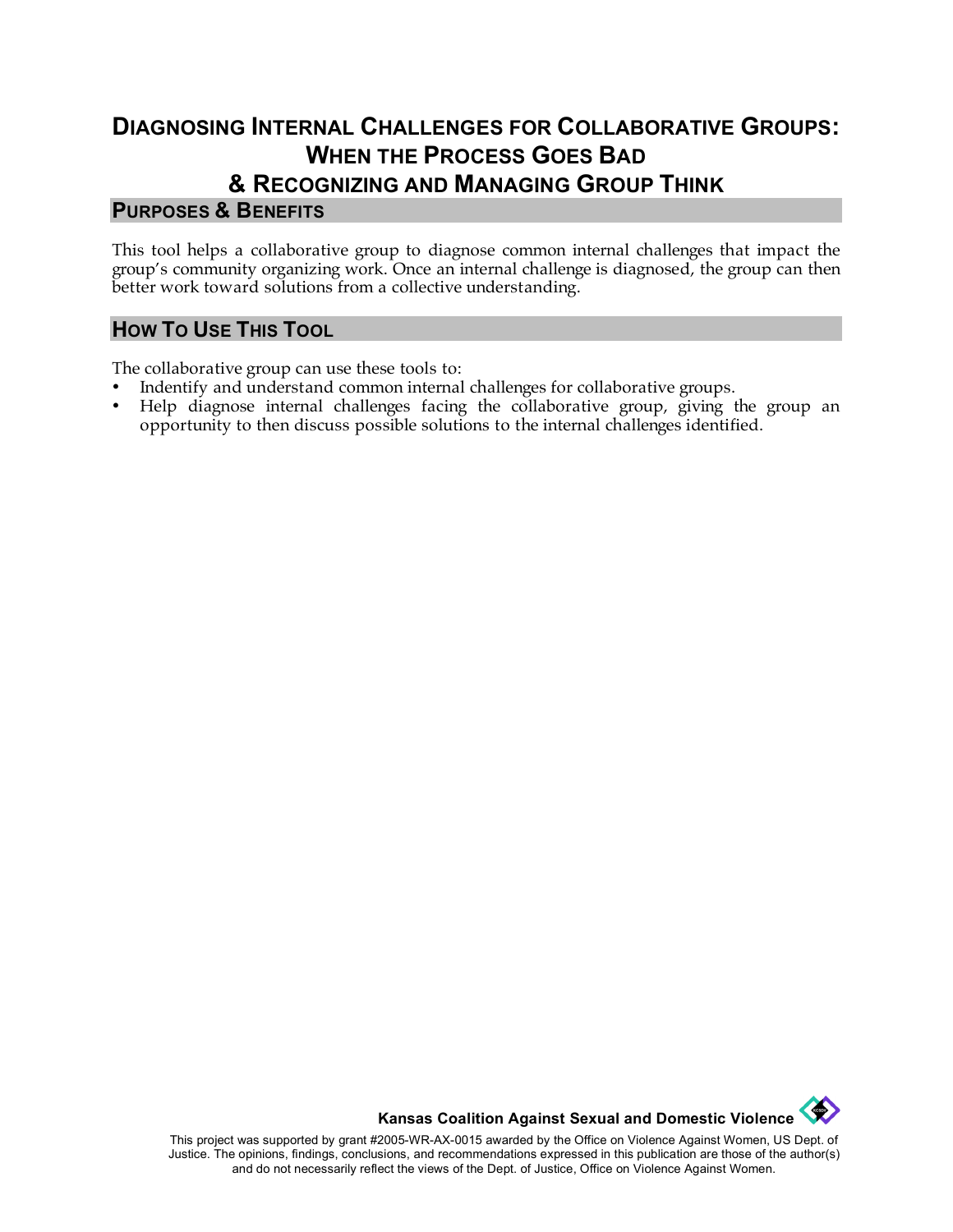# **WHEN THE PROCESS GOES BAD …**

We all know that, even with the best laid plans and intentions, it can sometimes go badly, and likely has, in some collaborative group we've been a part of. Here are some common challenges and ideas for addressing the challenges within the collaborative group:

| <b>Challenge</b> | <b>Ideas for Addressing This Challenge</b>                                                |
|------------------|-------------------------------------------------------------------------------------------|
| Getting off of   | • A facilitative leader restates the issue being discussed. Acknowledge that other        |
| the issue        | issues may be identified that will need to be addressed at some point, but that           |
|                  | the current issue is _                                                                    |
|                  | • Create a "parking lot" of ideas to set aside temporarily to come back to later. Be      |
|                  | sure to revisit the list later and identify possible next steps for addressing the        |
|                  | ideas on the list.                                                                        |
| Blaming          | A facilitative leader listens to the issue and then restates the perspective<br>$\bullet$ |
| Others           | shared, focusing on the issue without blaming anyone.                                     |
| Frustration or   | The collaborative group may need to reconnect with its vision and mission<br>$\bullet$    |
| Hopelessness     | statements or to vision a preferred future and then develop strategies,                   |
|                  | measurable outcomes and a work plan in order to reach that preferred future               |
|                  | and/or its vision and mission statements.                                                 |
|                  | For more information on vision and mission statements, see the "Developing<br>$\circ$     |
|                  | Vision & Mission Statements" tool in Step 1B: Setting Your Collaborative                  |
|                  | Group Up for Success: Tools for Defining Your Purpose.                                    |
|                  | For more information on strategic planning, see the tools in Step 3: Put<br>$\circ$       |
|                  | Together an Informed Plan of the toolkit.                                                 |
| Dominant         | The collaborative group may need to either develop guiding principles (i.e.,<br>$\bullet$ |
| Personality      | how the group agrees to work together) that honor the perspectives of all                 |
|                  | participants or revisit their guiding principles in order to ensure that this             |
|                  | concept is captured and to gently hold each other accountable.                            |
|                  | For more information on guiding principles, see the guiding principles tools<br>$\circ$   |
|                  | in Step 1C: Setting Your Collaborative Group Up for Success: Tools for                    |
|                  | Determining How You'll Work Together of the toolkit.                                      |
|                  | The use of consensus building tools helps avoid the risk of a dominant                    |
|                  | personality when the group is making decisions.                                           |
|                  | For more information on consensus building tools, see "Consensus Decision                 |
|                  | Process with Brainstorming and Consensus Tools" in Step 1C: Setting Your                  |
|                  | Collaborative Group Up for Success: Tools for Determining How You'll Work                 |
|                  | Together of the toolkit.                                                                  |
|                  | Ultimately, group members as facilitative leaders are responsible for managing            |
|                  | the dominant behavior and will lose the trust of the group if this person is              |
|                  | allowed to continue.                                                                      |
|                  | State to the full group, "Here is what I see happening: You keep coming back<br>$\circ$   |
|                  | to the same issue, and the group appears to not be in agreement with this                 |
|                  | position. It looks like we have 99% agreement on our direction. Where are                 |
|                  | we trying to go as a group?"                                                              |
|                  | Another technique is to point out that it appears "the bus is ready to leave<br>$\circ$   |
|                  | the station." Explain that, "We want you to join us, but it is apparent that              |
|                  | the bus is leaving, regardless of your objections. What is it going to take to            |
|                  | get you on board?"                                                                        |



# **Kansas Coalition Against Sexual and Domestic Violence**

This project was supported by grant #2005-WR-AX-0015 awarded by the Office on Violence Against Women, US Dept. of Justice. The opinions, findings, conclusions, and recommendations expressed in this publication are those of the author(s) and do not necessarily reflect the views of the Dept. of Justice, Office on Violence Against Women.